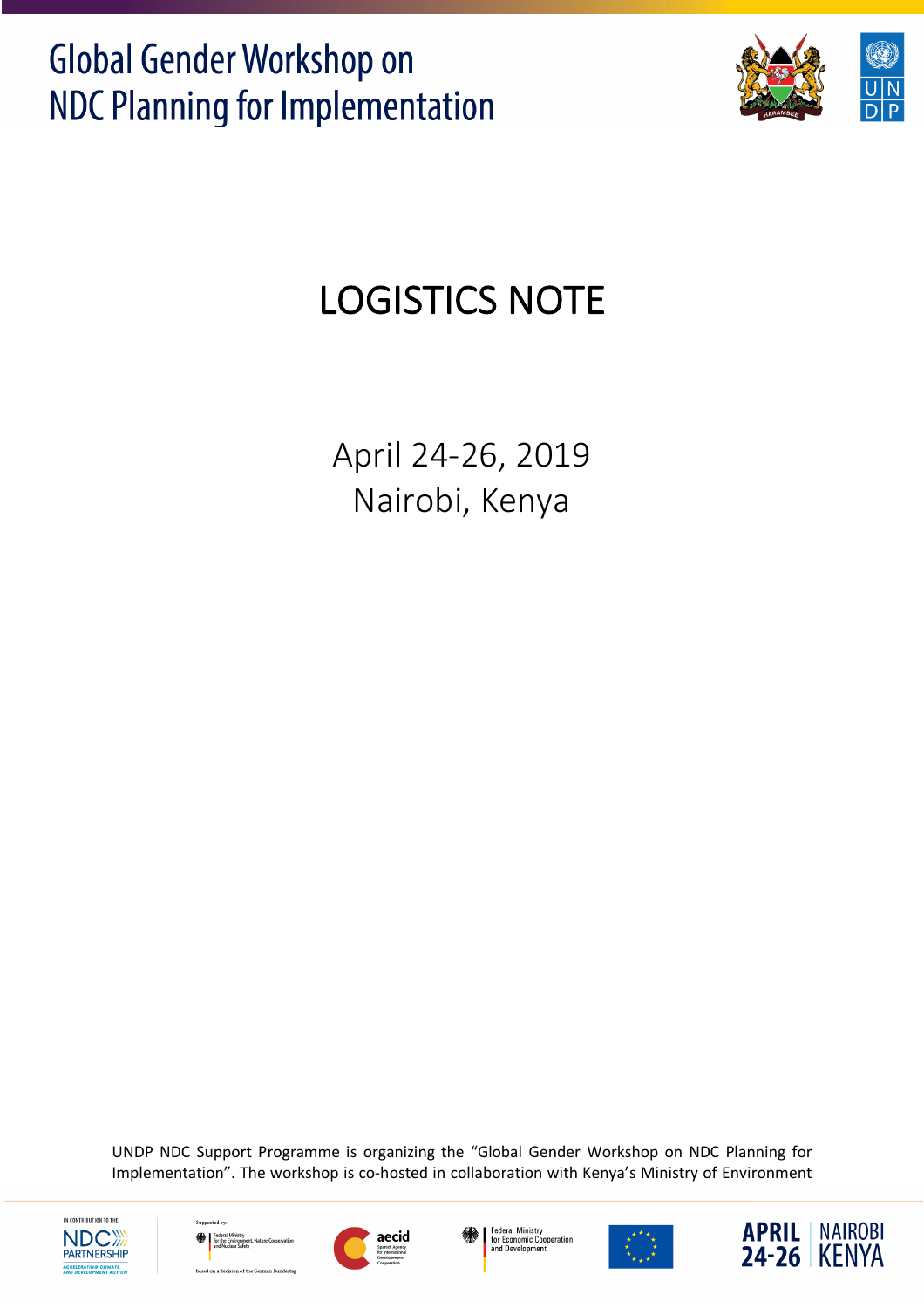

and Forestry. This event will gather the countries that are mainstreaming gender equality in their national climate actions and strategies through the Programme. The participatory and interactive workshop will provide an opportunity for sharing of experiences, lessons learned and ways forward on gender-responsive NDC planning and implementation. Please find below some general information on the workshop arrangements and on your stay in Nairobi, which you may find useful.

## **VENUE OF THE WORKSHOP**

The workshop will be held at the **Safari Park Hotel and Casino** located in the capital, Nairobi from **April 24 to 26 2019.** The venue has been cleared by UN Department of Safety and Security.

**Address:** Kasarani off Thika Road

**Phone:** 020 3633000 / 020 3633978 / +254 720 447 211

**Website:** www.Safaripark-hotel.com

The Jomo Kenyatta International Airport (JKIA) in Nairobi is located in the Embakasi suburb 15 kilometres from Nairobi's central business district and 27 kilometres from the Safari Park Hotel and Casino.



## **ACCOMMODATIONS**

**Participants are responsible for making their own hotel reservations** and, are therefore advised to contact the hotel of their choice directly in order to make their booking as soon as possible. Below are hotel options you may wish to consider, which have all been cleared by UN Department of Safety and Security. Please note that these rates are approximate for a standard room and availability is not guaranteed. Participants wishing to stay somewhere not listed below are responsible for finding their own accommodation. When deciding on a place of accommodation, please kindly note that traffic delays are very common in Nairobi especially during peak hours, morning and evening.

| <b>Hotel name and address</b>                       | <b>Contact details</b>                                                                                                                                                                                                                                                                                                                                                                                                                     | <b>Distance</b><br>to/from<br>venue | Room rate/<br>night (in<br>USD) |
|-----------------------------------------------------|--------------------------------------------------------------------------------------------------------------------------------------------------------------------------------------------------------------------------------------------------------------------------------------------------------------------------------------------------------------------------------------------------------------------------------------------|-------------------------------------|---------------------------------|
| (Same as workshop venue)<br>Kasarani off Thika Road | Participants wishing to stay here should email<br>reservations@safariparkhotel.co.ke and mention they will<br>Safari Park Hotel and Casino $ $ attend "UNDP Global Gender Workshop" to enjoy the special<br>negotiated rate of \$140 per night.<br>Please be advised that this negotiated rate is until April 10 <sup>th</sup> ,<br>so we advise participants to make their reservations as soon<br>as possible if they wish to stay here. | $0.0$ Km                            | \$140                           |











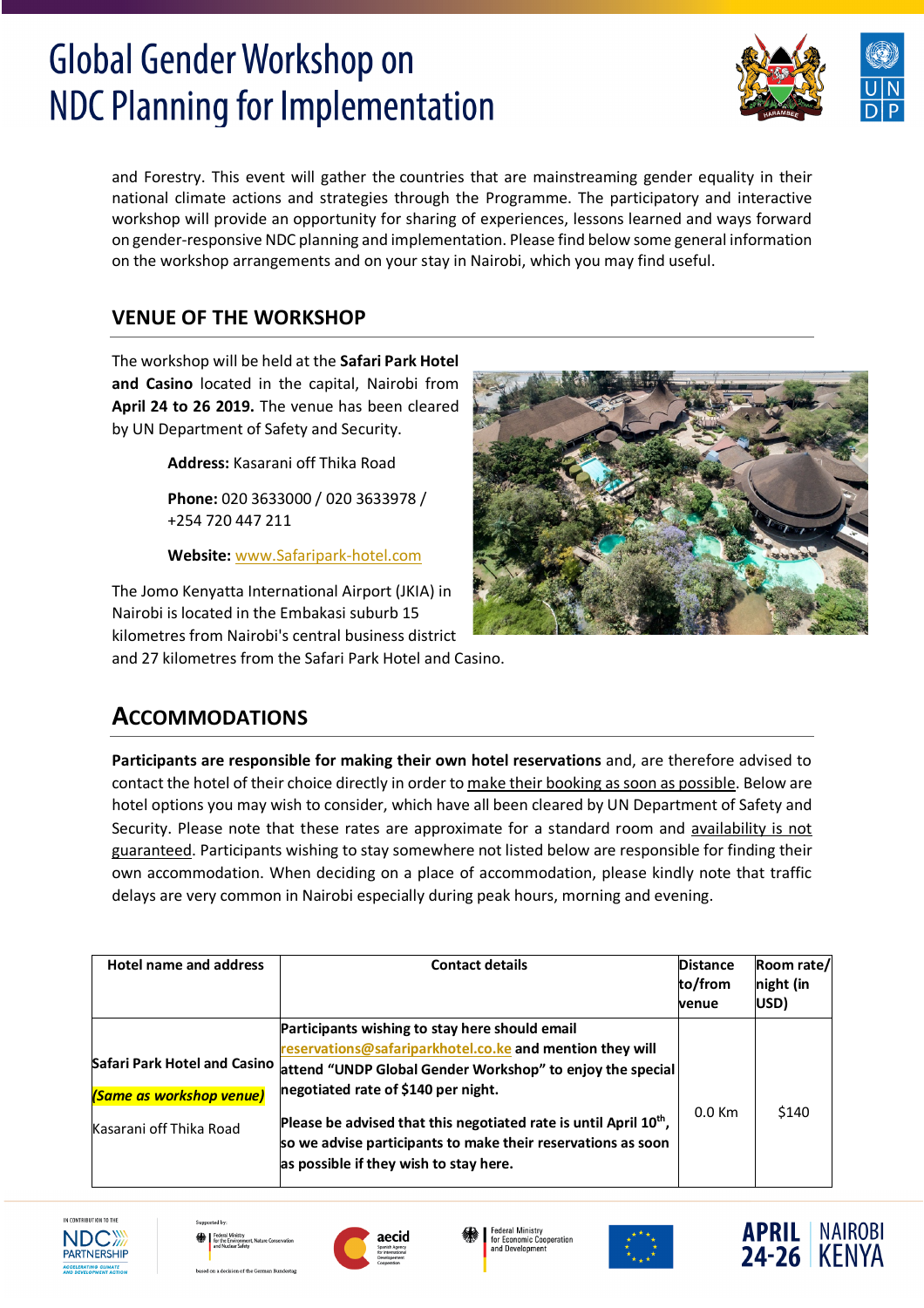

|                                                               | Taking participations' concerns into account regarding the<br>deposit that they require, the hotel has decided to provide 2<br>options:                                                                                                                                                                                                                                                                                                                                                                                                                                                                                                                                   |         |          |
|---------------------------------------------------------------|---------------------------------------------------------------------------------------------------------------------------------------------------------------------------------------------------------------------------------------------------------------------------------------------------------------------------------------------------------------------------------------------------------------------------------------------------------------------------------------------------------------------------------------------------------------------------------------------------------------------------------------------------------------------------|---------|----------|
|                                                               | 1. Participants can make a deposit of at least one night's stay<br>of \$140, and the balance will be paid at check-out. Once you<br>email reservations@safariparkhotel.co.ke they will reply with<br>the link for you to provide your credit card information. The<br>deposit needs to be make with a cut off of 7 days before the<br>event.                                                                                                                                                                                                                                                                                                                              |         |          |
|                                                               | 2. For those who do not wish to make a deposit up front, a<br>credit card form can be filled out, and this card will only be<br>charged of one night's stay in case of no-shows. For those<br>who have already confirmed with the hotel and would like this<br>option, please kindly complete the form attached and return it<br>to reservations@safariparkhotel.co.ke For those who have<br>not yet made a reservation, once you make the reservation,<br>please be informed the reservations office will forward this<br>form to all who request bookings from now onwards.<br>Website: www.safaripark-hotel.com<br>Phone: 020 3633000 / 020 3633978 / +254 720 447 211 |         |          |
| InterContinental Hotel                                        | Website:                                                                                                                                                                                                                                                                                                                                                                                                                                                                                                                                                                                                                                                                  |         |          |
|                                                               | https://www.ihg.com/intercontinental/hotels/gb/en/reservation                                                                                                                                                                                                                                                                                                                                                                                                                                                                                                                                                                                                             | 14.7 Km | \$98.82  |
| City Hall Way, P.O. Box<br>30353, City Square                 | Phone: +254-020-3200000                                                                                                                                                                                                                                                                                                                                                                                                                                                                                                                                                                                                                                                   |         |          |
| Nairobi Safari Club<br>City Center, P.O. Box 43564 -<br>00100 | Email: reservations@nairobisafariclub.com<br>Website: www.nairobisafariclub.com                                                                                                                                                                                                                                                                                                                                                                                                                                                                                                                                                                                           | 12.7 Km | \$110    |
| <b>Norfolk Hotel</b>                                          | Website: https://www.fairmont.com/norfolk-hotel-nairobi/                                                                                                                                                                                                                                                                                                                                                                                                                                                                                                                                                                                                                  |         |          |
| Harry Thuku Road                                              | Email: kenya.reservations@fairmont.com                                                                                                                                                                                                                                                                                                                                                                                                                                                                                                                                                                                                                                    | 14.3 Km | \$146    |
| <b>Panafric Hotel</b>                                         | Website: https://www.sarovahotels.com/panafric-nairobi/<br>Email: centralreservations@sarovahotels.com                                                                                                                                                                                                                                                                                                                                                                                                                                                                                                                                                                    | 15.2 Km | \$90     |
| Along Valley Road                                             | Phone: +254 709 111 000                                                                                                                                                                                                                                                                                                                                                                                                                                                                                                                                                                                                                                                   |         |          |
| Serena Hotel                                                  | Email: nshreservations@serena.co.ke                                                                                                                                                                                                                                                                                                                                                                                                                                                                                                                                                                                                                                       |         |          |
| City Center, P.O. Box 48690-<br>00100                         | Website: www.serenahotels.com                                                                                                                                                                                                                                                                                                                                                                                                                                                                                                                                                                                                                                             | 14.5 Km | \$200    |
| <b>Tribe Hotel</b>                                            | Email: reservations@tribehotel-kenya.com                                                                                                                                                                                                                                                                                                                                                                                                                                                                                                                                                                                                                                  |         |          |
| Limuru Road                                                   | Website: www.tribe-hotel.com                                                                                                                                                                                                                                                                                                                                                                                                                                                                                                                                                                                                                                              |         | \$205.88 |
| The Village Market, Gigiri<br>P.O. Box 1333-00621             | Phone: +254 20 720 0000 / 0732 186 000                                                                                                                                                                                                                                                                                                                                                                                                                                                                                                                                                                                                                                    | 15.7 Km |          |
|                                                               |                                                                                                                                                                                                                                                                                                                                                                                                                                                                                                                                                                                                                                                                           |         |          |











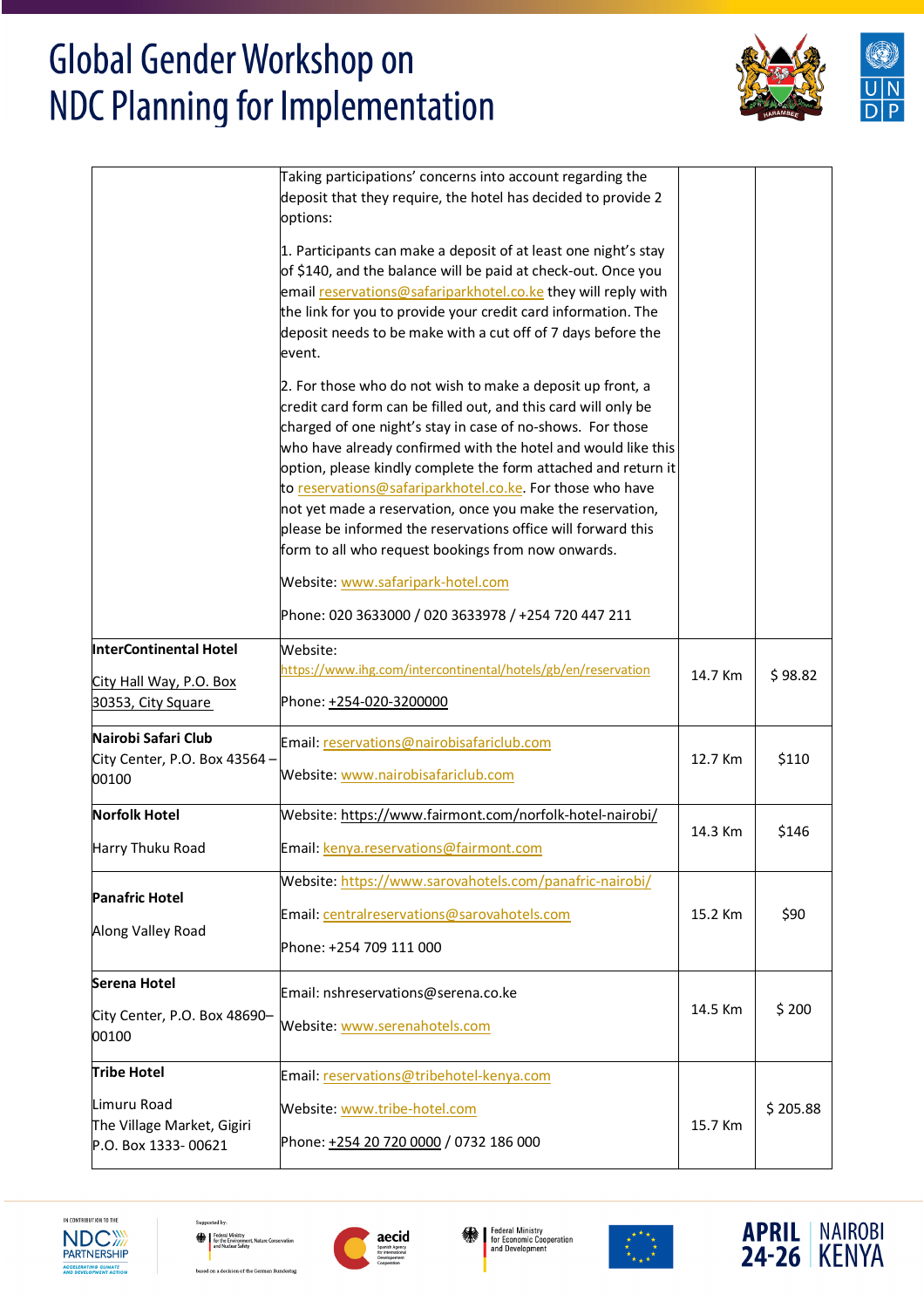

| <b>Windsor Golf Hotel</b><br>Kiambu Road (Outside City<br>Center) | Email: reservations@windsor.co.ke<br>Website: www.windsorgolfresort.com                                                                                                | 9 Km    | \$208.00                                                                 |
|-------------------------------------------------------------------|------------------------------------------------------------------------------------------------------------------------------------------------------------------------|---------|--------------------------------------------------------------------------|
| <b>Magna Hotel &amp; Suites</b>                                   | Website: http://www.magna-hotel.com/junior-suites.html                                                                                                                 |         |                                                                          |
| UN Crescent                                                       | <b>Email:</b> booking@magna-hotel.com<br>Phone: +254 20 513 8000                                                                                                       | 15.1 Km | \$210                                                                    |
| <b>Comfort Gardens</b><br>34 United Nations Cres                  | Website: http://comfortgardens.com/comfort-gardens-nairobi/<br>Email: info@comfortgardens.com<br>Phone: +254 (0) 202014014<br>+254 (0) 723610280<br>+254 (0) 777610280 | 15.1 Km | \$90                                                                     |
| <b>Trademark Hotel</b><br>Limuru Road<br>Village Market, Gigiri   | Website: https://www.trademark-hotel.com<br>Phone: +254 730 886 000<br>Email: reservations@trademark-hotel.com                                                         | 15.4 Km | Rate<br>currently not<br>available.<br>Contact the<br>hotel<br>directly. |

## **TRAVEL AND DAILY SUBSISTENCE ALLOWANCE (DSA)**

We are pleased to inform you that funding is available to cover the travel costs of **sponsored participants**, including an economy-class airline ticket, Daily Subsistence Allowance (DSA) and terminal expenses for the duration of the workshop in accordance with the UN standard practice.

The DSA for Nairobi, Kenya, is currently US\$ **260 per night** (as of April 2019). The DSA is to cover lodging, meals and other payments for personal services rendered. It is calculated on the nights the traveler spends at the event from the official arrival day for the event through the conclusion. In this case, the expected arrival is Tuesday, April  $23^{rd}$  and expected departure is Saturday, April  $27^{th}$ therefore, the DSA will be provided for a total of 4 nights. Please note the DSA described above will take into account the official itinerary, and meals provided during the workshop will be taken into account and deducted. In addition to the DSA, you will receive terminal expenses in the amount of \$188.00.

DSA entitlements will be disbursed by bank transfer upon completion of a vendor form and submission of confirmation of bank details in English (e.g. official bank letter/statement). Please note that 80% of the total DSA amount will be transferred to the participant's bank account (in USD) approximately one week prior to the workshop Please kindly ensure your bank account accepts USD, otherwise this may result in a delay in receiving your entitlements and unnecessary transaction fees. Please ensure to keep your original boarding passes (outbound and inbound flights) as these may be requested postworkshop. Your remaining 20% DSA entitlements will be processed upon confirmation of your participation in the workshop by the organizers.











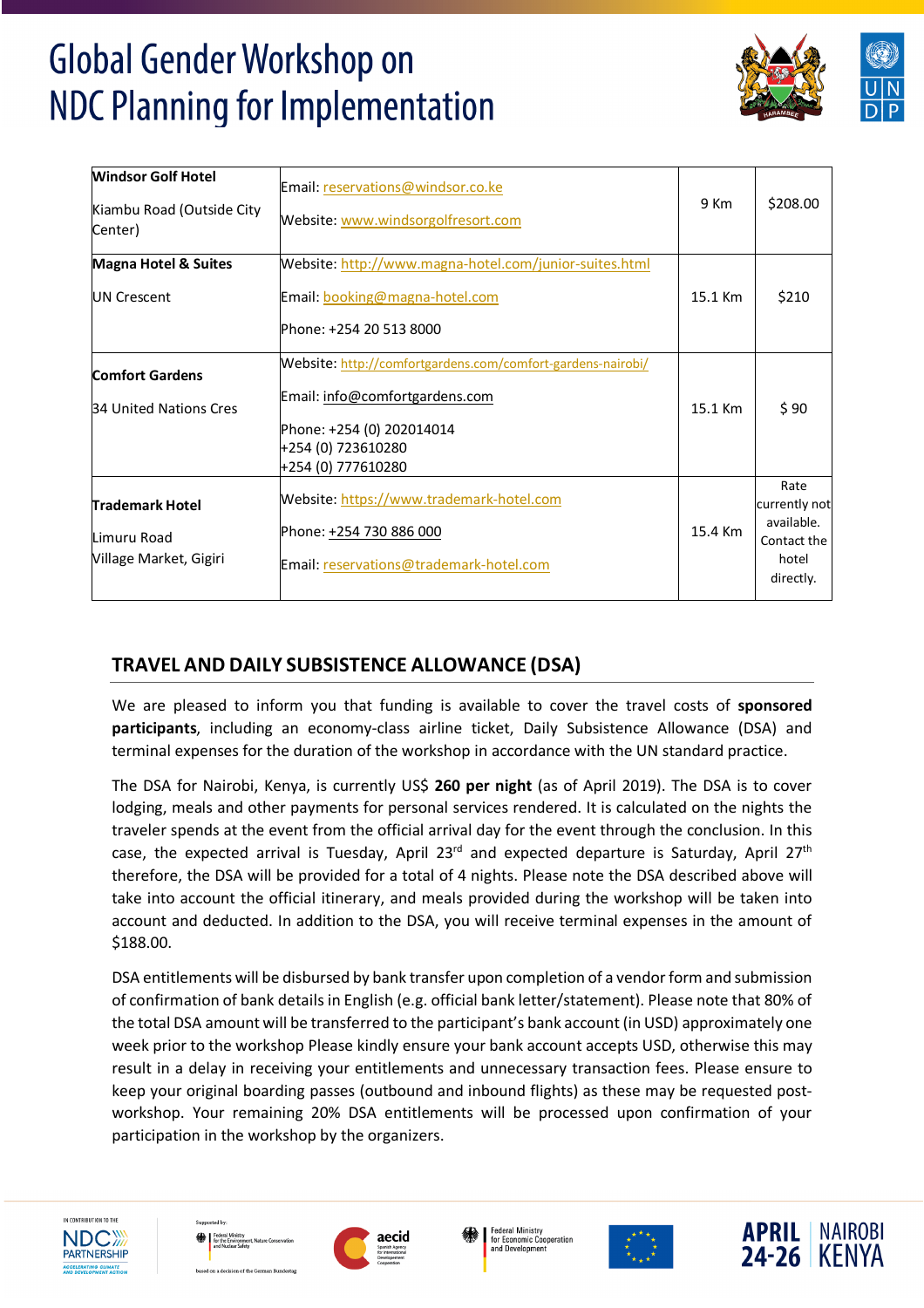

If your official itinerary includes a stopover of seven (7) hours or more in duration, you are entitled to reimbursement for meals and accommodation at the stopover point. To receive reimbursement for expenses at the stopover point, you must submit all receipts of expenses incurred to groups.tss@undp.org by **13 May 2019**. Total meal expenses cannot exceed the total percentage of the non-accommodation portion of the DSA for the respective location of the stopover. The total expenses (accommodation plus meals) claimed for the stopover point cannot exceed the DSA rate for the locality.

Furthermore, if your itinerary requires you to make an early check-in/late check-out, up to a maximum of 50% of the DSA rate for the locality can be claimed upon submission of the receipt of your hotel payment (including hotel reservation confirmation) to groups.tss@undp.org by **13 May 2019**.

Finally, you are also entitled to reimbursement of visa fees (including transit visas) upon submission of all visa-related expense receipts to groups.tss@undp.org by **13 May 2019**.

Please note that all receipts of any expenses incurred (stopover, early/late check-in/out or visas) must be submitted to groups.tss@undp.org by **13 May 2019**. We can no longer guarantee the reimbursement of such expenses should you submit your receipts beyond this date.

**Note on travel**: Any changes made to the date of departure and/or arrival may incur a fee. Changes for personal reasons are to be paid by the traveler. The co-organizers will not be responsible for costs associated with any changes you may wish to make to your ticket (e.g., upgrading, re-routing or stopover expenses). Please take note prior to your departure of the emergency contact details of the travel agency listed in the last page of this logistics note.

## **WORKSHOP DETAILS**

### **REGISTRATION AND IDENTIFICATION BADGES**

Participants are asked to register and obtain identification badges at the registration desk prior to the opening of the workshop on 24 April 2019. More details of registration time will be shared closer to the workshop. Kindly bring identification on the first day of the workshop.

### **WORKSHOP DATES AND TIME**

The workshop will take place from 24-26 April 2019. The sessions will start at around 9:00am and will continue until approximately 6:00pm on the  $24^{th}$  and  $25^{th}$ , with the workshop ending in the afternoon on April 26<sup>th</sup>. A more detailed agenda will be shared with participants closer to the workshop.

### **LANGUAGE OF THE WORKSHOP**

The meeting will only be held in English, with unfortunately no simultaneous translation available.

## **MEALS**

Lunches and coffee breaks will be provided during the workshop. Participants are also invited to a welcome reception, most likely to be held on 24 April 2019 (date and time to be confirmed). Other meals are to be paid by participants using Daily Subsistence Allowance (see above).











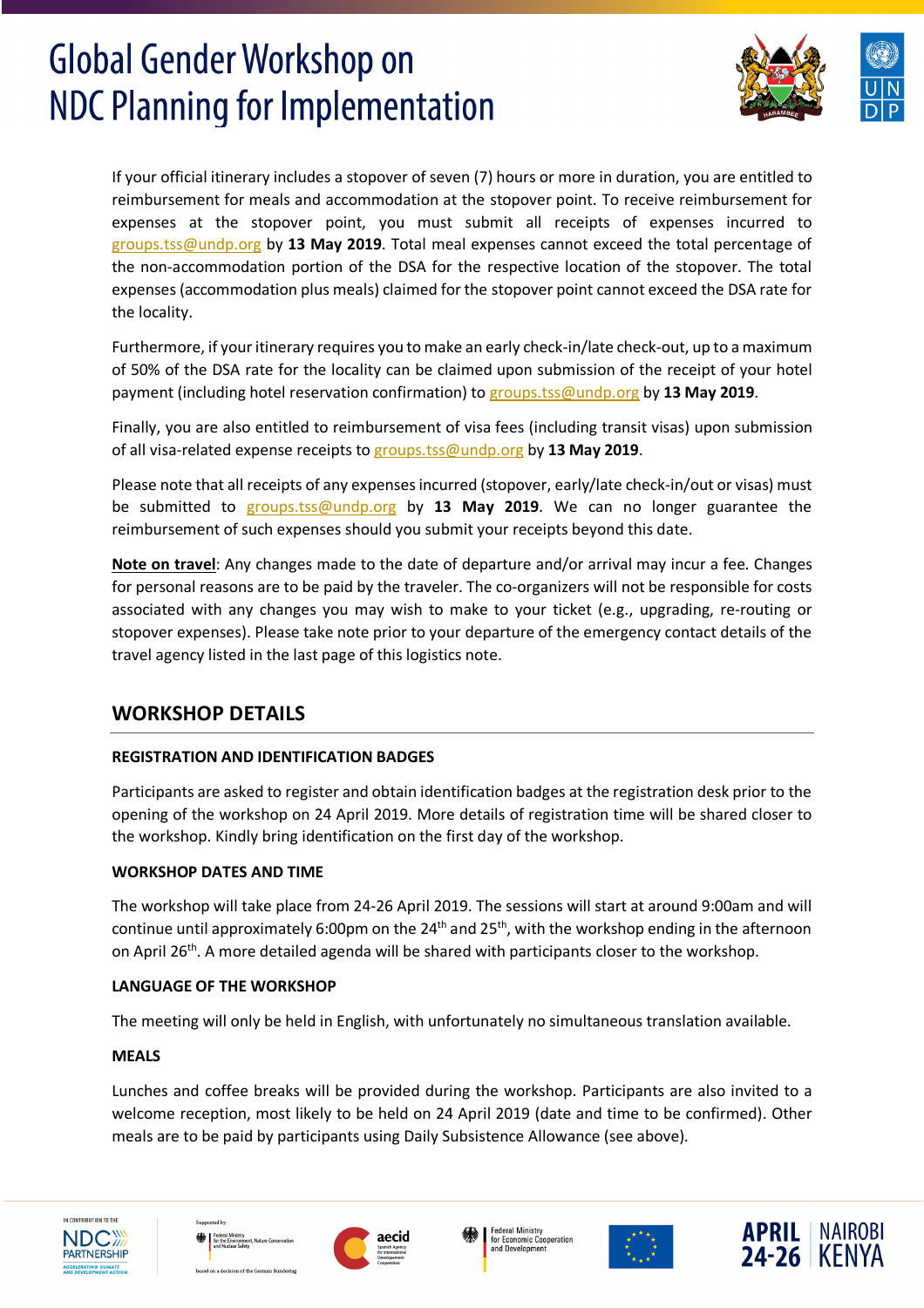

## **ON THE GROUND TRANSPORTATION**

**Taxis**: Patronize only licensed taxis (telephone numbers listed below). Local unlicensed taxis are often unreliable, un-roadworthy and should be avoided. Always confirm the fare in advance if there is no meter. Never take a lift from a stranger. Hitchhiking can be dangerous.

- Pewin Cabs, Tel: 0727-776 761
- Jatco Taxis, Tel: 0725-280 000
- Jim Cab Services, Tel: 0735-555 559
- Apollo Tours Ltd, Tel: 0723-794 249
- Amicabre Travels Ltd, Tel: 0710-760 055

**Car Hire**: Only hire cars from a reputable car hire firm; a short list of some reputable car hire firms is below. You can then be certain that you have the right insurance cover, the vehicle has been maintained and it will be in a reasonably good condition.

- Avenue +254 202219725
- Avis +254 202533610/14
- Budget +254 20223072/330169
- Car Hire Services +254 203743270/1/2
- Chequered Flag +254 203882629
- Hertz +254 20313608
- Easy Coach +254 202210711/2 +254 203593790
- Apollo tours +254 721734323 +254 202467350/1/2/3

**Public Vans and Buses**: You are strongly advised to be very cautious if you must travel using public transport, however exciting or convenient they might look. Robbers and pickpockets are known to frequent public transportation.

**Airport Pick-up**: Staff from other duty stations visiting Nairobi and staying at a hotel are advised to arrange the hotel shuttle service to pick them up at JKIA; staff accommodated at private residences and staff resident in Nairobi are encouraged to make arrangements with a recommended taxi company (please see above) prior to the arrival. Never take an unmarked taxi vehicle. **For participants staying in the hotel of the venue, Safari Park Hotel offers airport transfers at an extra cost of USD 40 per vehicle one way, please kindly liaise with the hotel directly when making your booking if you would like this arrangement.**

**Airport Escort Service**: Staff should be also aware of the available option to hire an escort service from the following private security companies for a fee:

- Bob Morgan: +254726449722
- G4S: +254725439636
- KK Security: +254719701698
- Radar Security: +254722492811
- Riley Security: +254714961064
- Securex: +254722343434











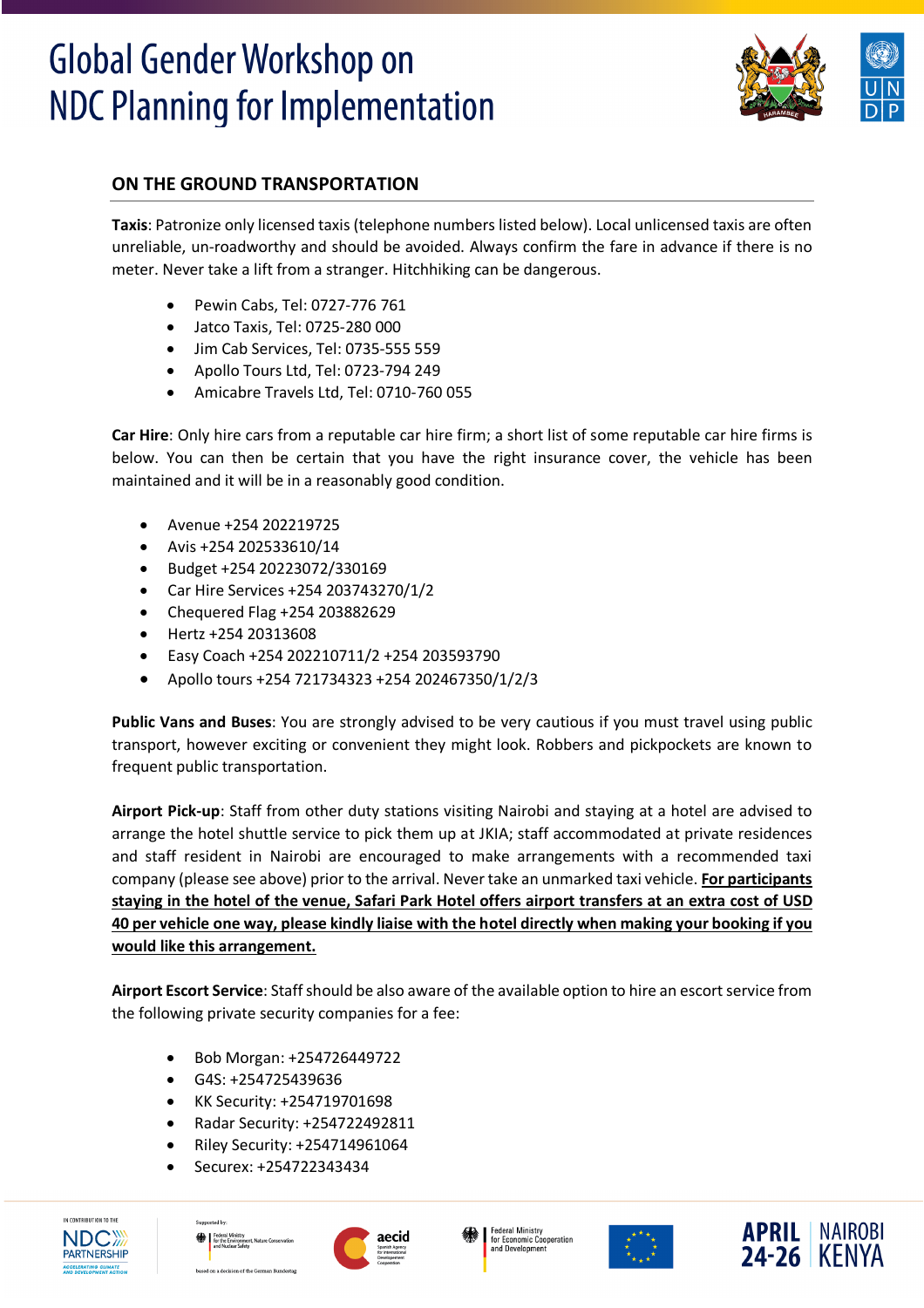

• Ultimate Security: +254722753664

## **HEALTH AND VACCINATIONS**

Participants should be up-to-date with routine vaccination courses and boosters before travelling to Kenya. The government of Kenya requires proof of yellow fever vaccination if you are traveling from a country with risk of yellow fever. Please make sure you review the list of Countries with risk of yellow fever virus (YFV) transmission and also check here to see if you require a vaccination immediately. Please keep a detailed receipt from the doctor or clinic in order for sponsored participants to be reimbursed for the vaccinations.

The International travel, health and vaccination requirements for travel to Kenya can be obtained from the Centers for Disease Control and Preventions web site at the following link: http://wwwnc.cdc.gov/travel/destinations/traveler/none/kenya?s\_cid=ncezid- dgmq- travel-single-001

Malaria risk exists throughout the year in Kenya; though there is little risk in Nairobi and the highlands, therefore it is advised that you take precautions while travelling out of these areas. Any medical costs incurred during their stay in Kenya shall be borne by the meeting participants. In addition, you may not be able to find all the medication you need while in Kenya. We, therefore, advise you to make a doctor's appointment and purchase any medication you may need prior to your trip, for example, if you are following a specific course of medical treatment. Kindly note that you may be required to present your prescription to show that the drugs are for personal use only.

## **VISA AND ENTRY INFORMATION FOR KENYA**

Participants are responsible for obtaining their own visa (including any transit visas) as needed. Please verify if your country requires an entry visa here and the types of visas here. We strongly advise participants to contact the appropriate embassy/high commission/honorary consulate in their home countries or stationed abroad immediately for more information on visa requirements.

In all cases, please note that you must hold a passport/travel document that is valid for at least six (6) months after your departure date in Kenya. You will have received a personalized invitation letter which may support your visa arrangements if needed.

Visas to enter Kenya can be obtained through the following procedures:

- 1. E-Visa online procedure: Eligible nationalities can complete their application online and pay visa fees on the dedicated website (http://evisa.go.ke/evisa.html).
- 2. Standard procedure in embassies: Those not eligible for the e-Visa, or if the type of visa desired cannot be obtained through the e-Visa procedure, can apply for Visa from the nearest Kenya Embassy.
- 3. Visa on arrival: Eligible nationalities who may be issued with a Visa on application and without reference to the Director of Immigration can complete visa formalities upon arrival at JKIA. Travellers' attention is drawn to the fact that the E-visa allows border checks to be passed more quickly, therefore we advise obtaining the visa beforehand.











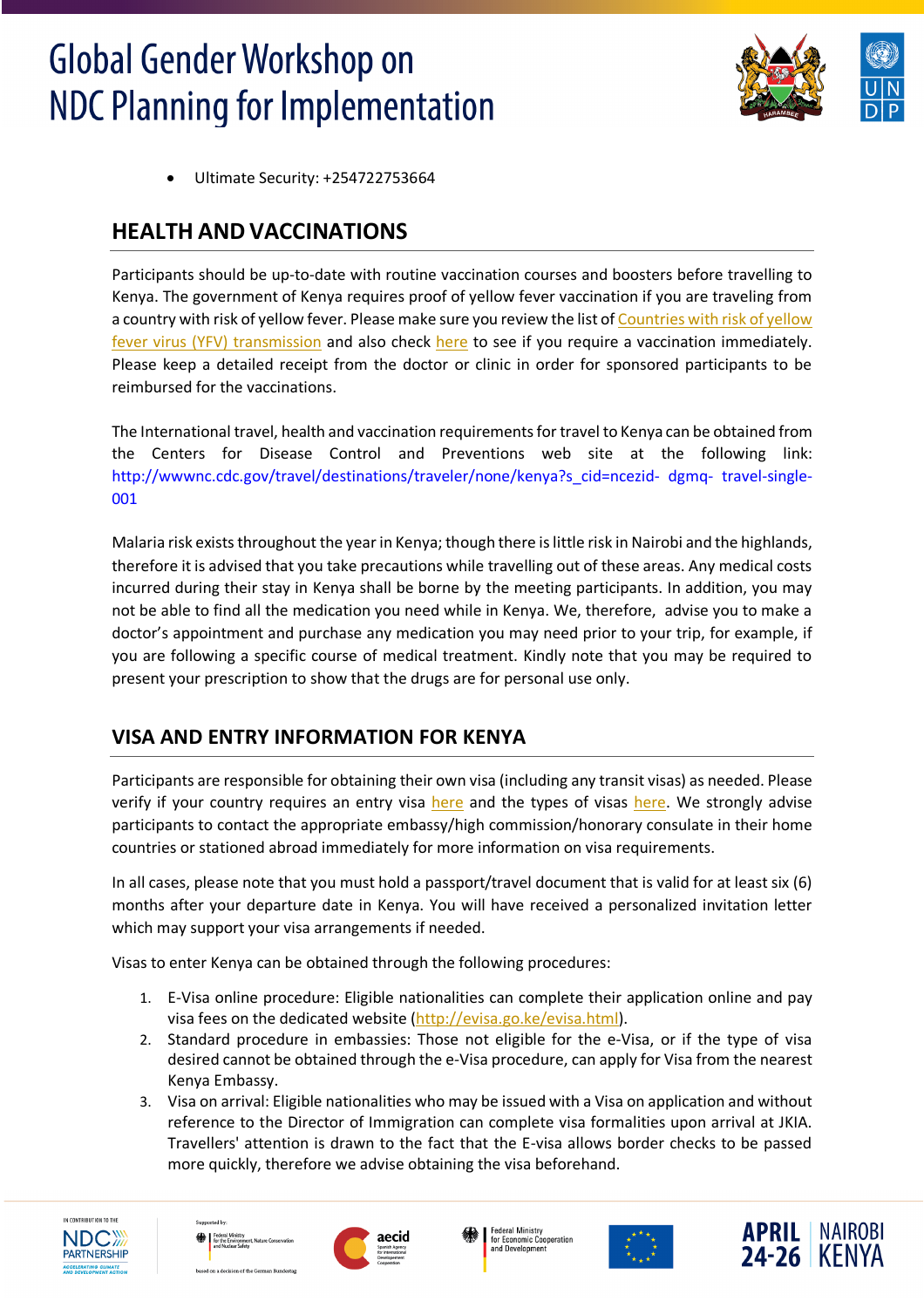

Please note: Citizens of the following countries require a visa that cannot be obtained online or on arrival at the airport but instead this must be done in advance through a Kenyan Embassy: Afghanistan, Armenia, Azerbaijan, Cameroon, Democratic People's Republic of Korea, Eritrea, Iraq, Kosovo, Lebanon, Libya, Mali, Palestine, Senegal, Somalia, Syria, Tajikistan. For more information, please see: https://www.kaa.go.ke/airports/airport-services/immigration-visas/

In case of any difficulties on visa processing, please contact Kenya Immigration Services at visasection@immigration.go.ke for assistance.

For more information on Kenya visa visit www.immigration.go.ke or contact: Department of Immigration Services Nyayo House, 9th Floor, Southern Wing P.O. Box 30191-00100 Fax No.: +254 20 2220731 Tel: +254 20 2222022 Ext.22215/22346/22083/22225 Email: visasection@immigration.go.ke; dis@immigration.go.ke

In all cases, please note that you must hold a passport/travel document that is valid for at least six (6) months after your departure date in Kenya. You will have received a personalized invitation letter which may support your visa arrangements if needed. If you have any questions, please contact Candida Rodriguez at candida.rodriguez@undp.org and Nilay Tuncok at nilay.tuncok@undp.org.

## **INSURANCE**

The dialogue co-organizers are **not** responsible for medical, accident and travel insurance. It is recommended that international medical insurance be obtained for the period of participation.

## **SAFETY AND SECURITY**

Please take sensible precautions to protect yourself and your belongings, particularly against pickpockets and bag snatchers.

## **For your own safety, kindly read and follow the following:**

●When walking, keep to the main roads and avoid shortcuts down back alleys and the like. However, where possible, take a taxi rather than walking (refer to section with information on recommended taxi services). While in the taxi, always keep your car windows and doors locked or request the driver to do so;

●Ignore street children and people coming up to you in the streets with hard-luck tales. They may be pickpockets or part of an elaborate scam. The best thing to do is just to walk on and ignore them;

●Do not carry large sums of money. Avoid carrying credit cards, wearing expensive jewelry, watches or the like when walking in the street. Wherever possible, please do not walk alone.

### Remember, maintain situational awareness at all times

### **Emergencies**











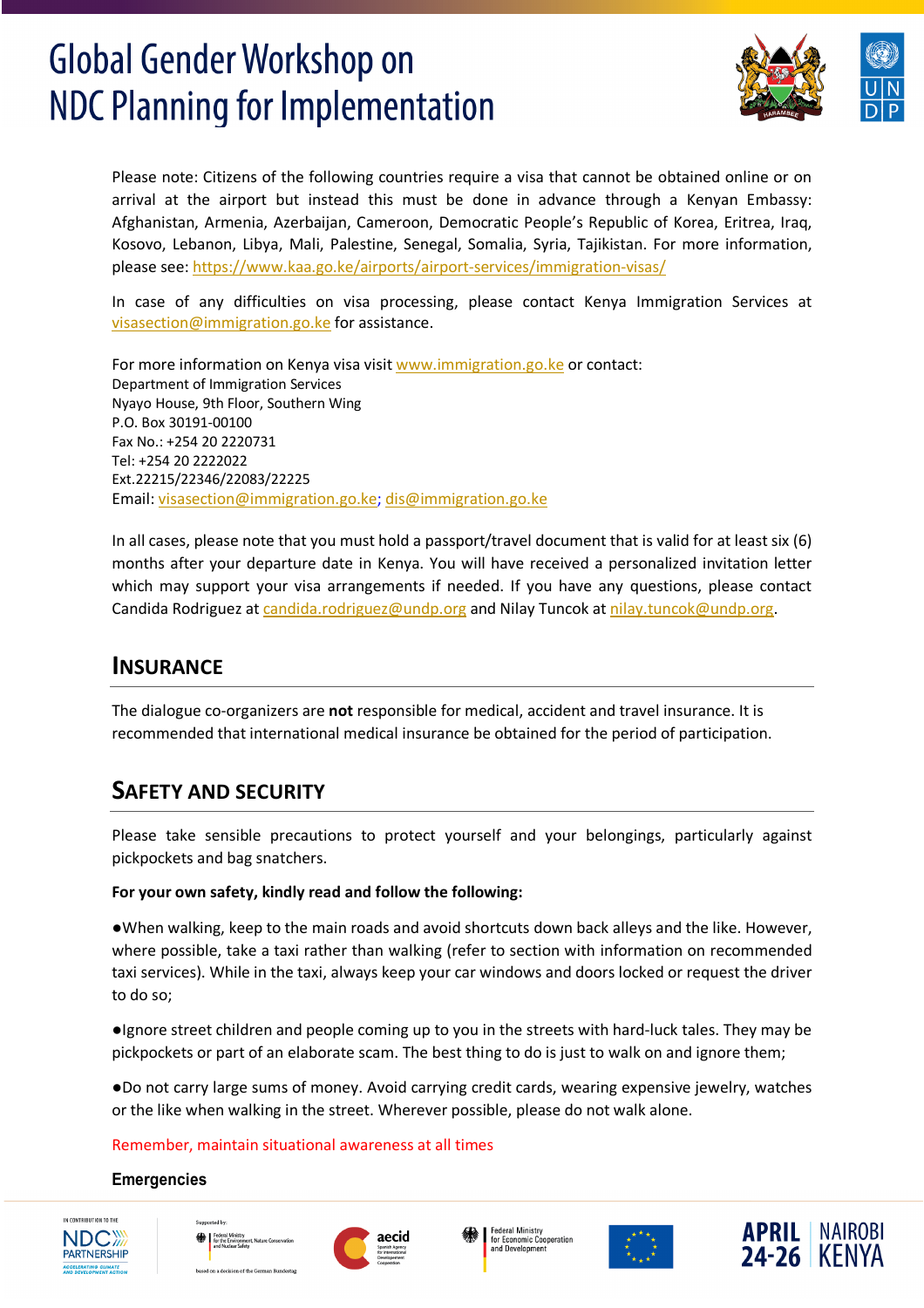

- Police: 999, 112, 911
- Ambulance/Fire: 999/ 020-2222181/ 020-2222182/ 020-2344599

## **GENERAL INFORMATION**

The Republic of Kenya is located on the Eastern coast of Africa. Its capital and largest city is Nairobi. Kenya lies on the equator with the Indian Ocean to the south-east, Tanzania to the south, Uganda to the west, South Sudan to the north-west, Ethiopia to the north and Somalia to the north-east.

### **Capital city**

Nairobi is the highest city in East Africa at 1,700 m. Modern and rapidly growing Nairobi has over 4 million inhabitants (estimated).

#### **Climate**

The country has a warm and humid climate along its Indian Ocean coastline, with wildlife-rich savannah grasslands inland towards the capital. Nairobi has a cool climate that gets colder approaching Mount Kenya, which has three permanently snow-capped peaks. Average temperatures will range from 15°C (59°F) to 25°C (77°F) in April with high probability of rain.



### **Population**

49.7 million

### **Language**

English (official), Kiswahili (official, national)

### **Government**

Presidential republic

### **Currency**

The currency in Kenya is the Kenyan shilling (Ksh). The UN operational exchange rate as of 01 March 2019 is US\$ 1 = KSH 100.07. The most accepted foreign currency is US dollars, but Euros and GBP are easily changed. Exchange of USD can be done at the airport.

### **Banking hours**

Banking hours are primarily from 9:00 a.m. to 4:00 p.m. on weekdays and from 8:30 a.m. to 12:00 p.m. on Saturdays. All banks are closed on public holidays and Sundays.

### **Time**

Eastern Africa Time (EAT) UTC/GMT +3 hours